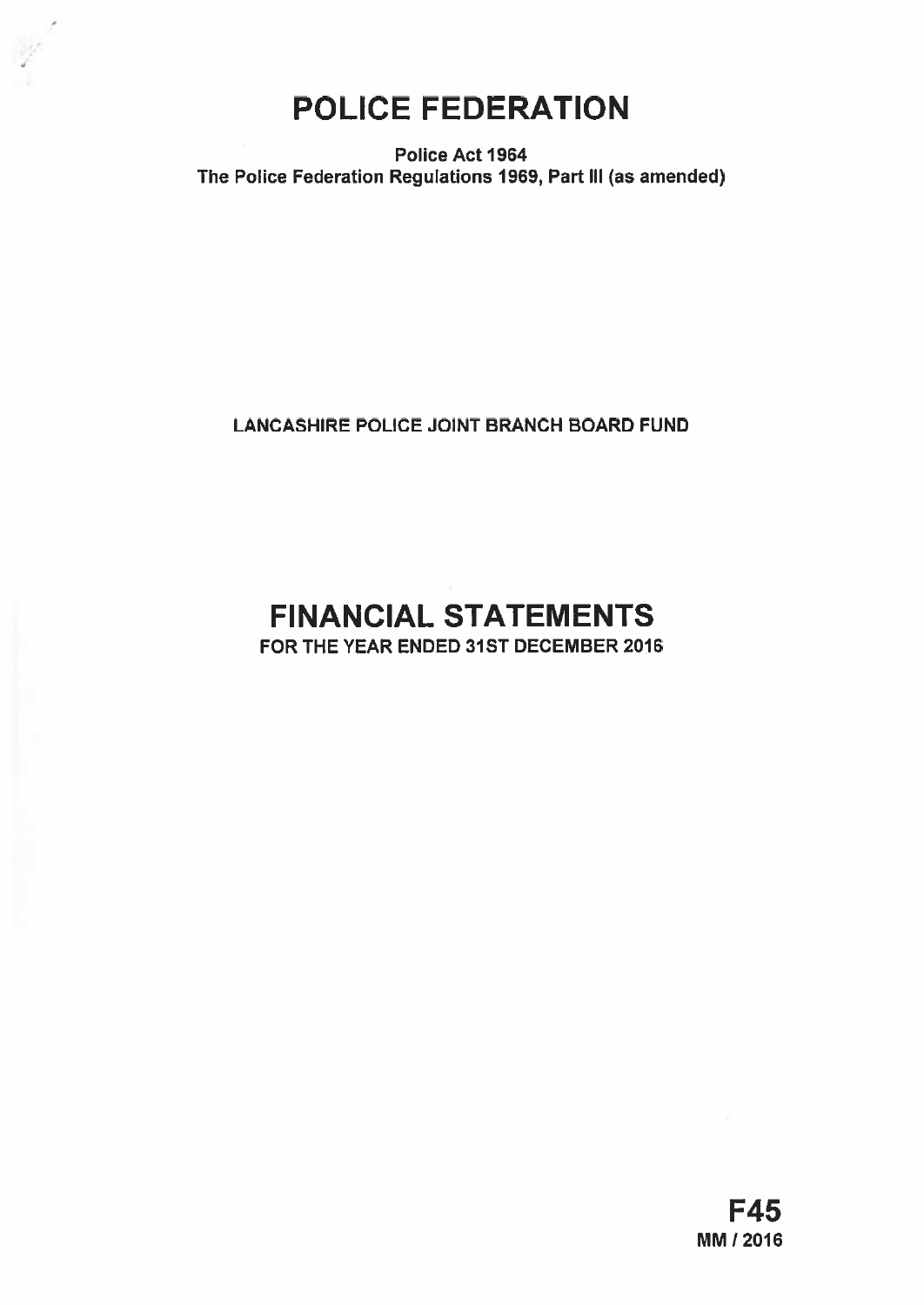# LANCASHIRE POLICE JOINT BRANCH BOARD FUND YEAR ENDED 31ST DECEMBER 2016

| CHAIRMAN         | R Baines<br><b>Federation Office</b><br>Lancashire Constabulary Headquarters<br>23/25 Hutton Hall Avenue, Hutton<br>Preston<br>Lancashire PR4 5SB                                                                                                                                   |
|------------------|-------------------------------------------------------------------------------------------------------------------------------------------------------------------------------------------------------------------------------------------------------------------------------------|
| <b>SECRETARY</b> | A Bradley<br><b>Federation Office</b><br>Lancashire Constabulary Headquarters<br>23/25 Hutton Hall Avenue, Hutton<br>Preston<br>Lancashire PR4 5SB                                                                                                                                  |
| TREASURER        | A Bradley<br><b>Federation Office</b><br>Lancashire Constabulary Headquarters<br>23/25 Hutton Hall Avenue, Hutton<br>Preston<br>Lancashire PR4 5SB                                                                                                                                  |
| AUDITORS         | George Hay & Company<br><b>Chartered Accountants &amp;</b><br><b>Statutory Auditors</b><br>83 Cambridge Street<br>Pimlico<br>London<br>SW1V <sub>4PS</sub>                                                                                                                          |
| TRUSTEES         | A Cameron<br><b>Federation Office</b><br>Lancashire Constabulary Headquarters<br>23/25 Hutton Hall Avenue, Hutton<br><b>Preston</b><br>Lancashire PR4 5SB<br>D Marsh<br><b>Federation Office</b><br><b>Lancashire Constabulary Headquarters</b><br>23/25 Hutton Hall Avenue, Hutton |
|                  | Preston<br>Lancashire PR4 5SB<br>M Whitehead                                                                                                                                                                                                                                        |
|                  | <b>Federation Office</b><br>Lancashire Constabulary Headquarters<br>23/25 Hutton Hall Avenue, Hutton<br>Preston<br>Lancashire PR4 5SB                                                                                                                                               |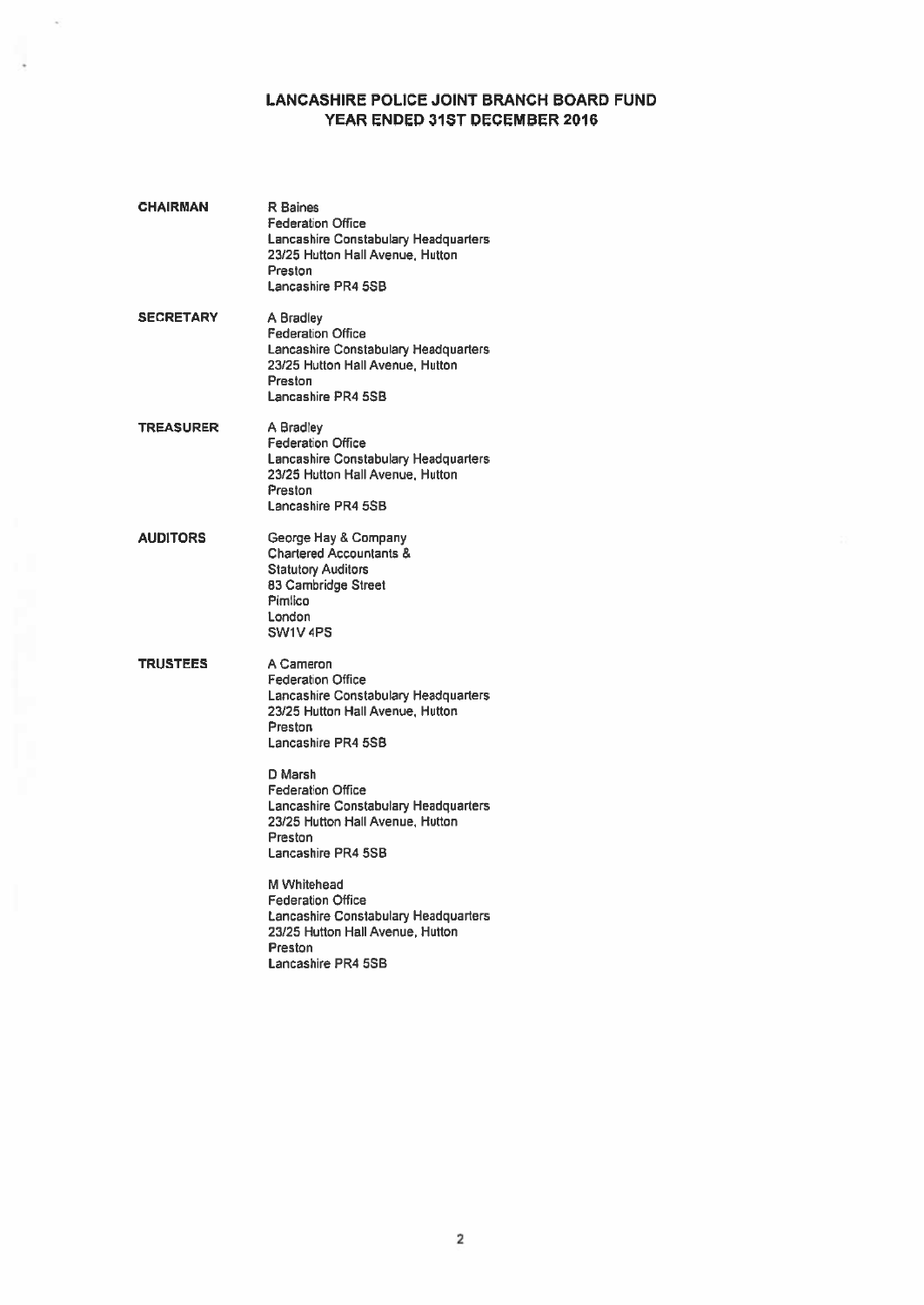# SHOW NAMES AND ADDRESSES OF ABOVE OFFICIALS AND QUALIFICATIONS OF AUDITORS INDEPENDENT AUDITORS REPORT TO THE MEMBERS OF LANCASHIRE POLICE JOINT BRANCH BOARD FUND

We have audited the Financial Statements of the Lancashire Police Joint Branch Board Fund for the year ended 31st December 2016, which comprise the Statement of Income and Retained Earnings, Statement of Financial Position, and Notes to the Financial Statements. The Financial Statements have been prepared under the requirements of the Police Federation Regulations and Fund Rules and adopting the measurement principles of FRS 102, "The Financial Reporting Standard applicable in the UK and Republic of Ireland'.

This repor<sup>t</sup> is made solely to the Fund's members, as <sup>a</sup> body. Our audit work has been undertaken so that we might state to the Fund's members those matters we are required to state to them in an auditor's repor<sup>t</sup> and for no other purpose. To the fullest extent permitted by law, we do not accep<sup>t</sup> or assume responsibility to anyone other than the Fund and the Fund's members as <sup>a</sup> body, for our audit work, for this report, or for the opinions we have formed.

## Respective Responsibilities of the Management Committee and Auditors

As explained more fully in the Statement of Management Committee's Responsibilities set out in the notes to the Financial Statements the managemen<sup>t</sup> committee are responsible for the preparation of the Financial Statements and for being satisfied that they fairly reflect the state of the Fund's affairs as at 31st December 2016 and of its results for the year then ended.

Our responsibility is to audit and express an opinion on the Financial Statements in accordance with applicable law and International Standards on Auditing (UK and Ireland). Those standards require us to comply with the Auditing Practices Board's Ethical Standards for Auditors.

## Scope of the audit of the Financial Statements

An audit involves obtaining evidence about the amounts and disclosures in the Financial Statements sufficient to <sup>g</sup>ive reasonable assurance that the Financial Statements are free from material misstatement, whether caused by fraud or error. This includes an assessment of: whether the accounting policies are appropriate to the Fund's circumstances and have been consistently applied and adequately disclosed; the reasonableness of significant accounting estimates made by the managemen<sup>t</sup> committee; and the overall presentation of the Financial Statements.

#### Opinion on Financial Statements

In our opinion the Financial Statements:

- fairly reflect the state of the Fund's affairs as at 31st December <sup>2016</sup> and of its results for the year then ended;
- have been properly prepare<sup>d</sup> in accordance with the measurement principles of United Kingdom Generally Accepted Accounting Practice; and
- have been prepared in accordance with the Police Federation Regulations and Fund Rules.

# Other Matters

The Financial Statements for the year ended 31st December 2016 includes all funds raised for the purpose of the Joint Branch Board Fund in accordance with Regulation 2 Police Federation (Amendment) Regulations 2015.

Signed:  $\bigcup_{\mathcal{A}} \mathcal{A} \rightarrow \gamma$  /  $\downarrow \gamma$ 

Chartered Accountants & Statutory Auditors 83 Cambridge Street Pimlico  $2\leq 1.201$ 

SW1V 4PS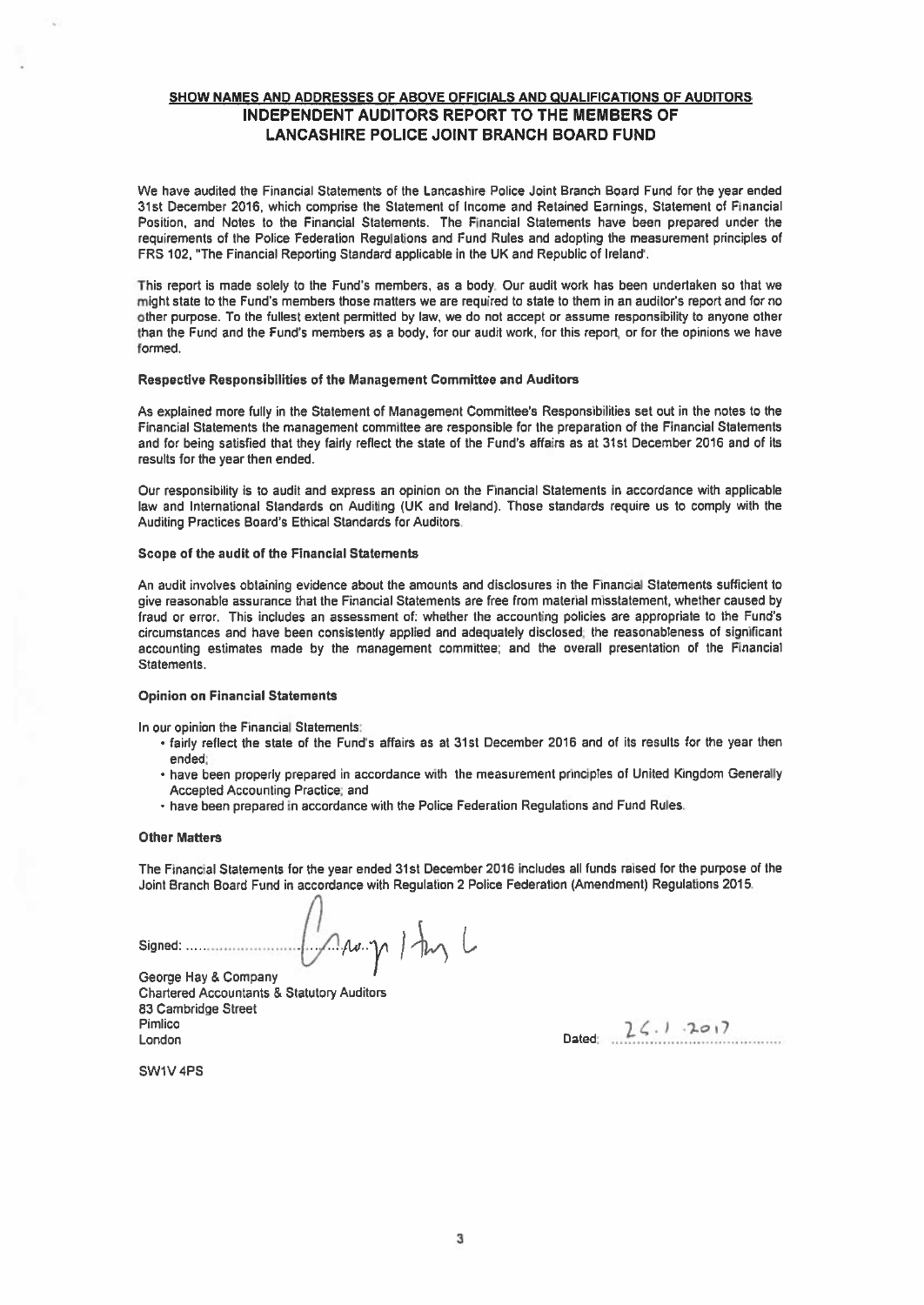# LANCASHIRE POLICE JOINT BRANCH BOARD FUND STATEMENT OF INCOME AND RETAINED EARNINGS FOR THE YEAR ENDED 31ST DECEMBER 2016

|                                                                                                                                                | 2016<br>£ | 2015<br>£ |
|------------------------------------------------------------------------------------------------------------------------------------------------|-----------|-----------|
| <b>INCOME</b>                                                                                                                                  |           |           |
| <b>Weekly Subscriptions</b>                                                                                                                    |           |           |
| <b>Constables</b>                                                                                                                              | 543,362   | 567,892   |
| <b>Sergeants</b>                                                                                                                               | 117,012   | 124,408   |
| Inspectors                                                                                                                                     | 47,864    | 49,872    |
|                                                                                                                                                | 708,238   | 742,172   |
| Less: Payable to Joint Central Committee 70%                                                                                                   |           |           |
| Constables                                                                                                                                     | 380,353   | 397,524   |
| Sergeants                                                                                                                                      | 81,909    | 87,085    |
| Inspectors                                                                                                                                     | 33,505    | 34.911    |
|                                                                                                                                                | 495,767   | 519,520   |
| <b>TOTAL INCOME</b>                                                                                                                            | 212.471   | 222.652   |
| Less: ADMINISTRATIVE EXPENSES (Note 1)                                                                                                         | 238.333   | 283,560   |
| (DEFICIT) OF SUBSCRIPTION INCOME<br><b>OVER EXPENDITURE</b>                                                                                    | (25, 862) | (60, 908) |
| Add: Other Income - (Note 1.1)<br>To include all income as specified in Regulation 2c in the<br>Police Federation (Amendments) Regulation 2015 | 125,365   | 69,112    |
| <b>SURPLUS FOR THE YEAR</b><br><b>BEFORE GAINS / (LOSSES)</b>                                                                                  | 99,503    | 8,204     |
| Gains / (Losses) - (Note 1.2)                                                                                                                  | (12, 121) | 10,076    |
| <b>SURPLUS FOR THE YEAR</b>                                                                                                                    | 87,382    | 18,280    |
| <b>RETAINED EARNINGS BROUGHT FORWARD</b>                                                                                                       | 755,438   | 737,158   |
| <b>RETAINED EARNINGS CARRIED FORWARD</b>                                                                                                       | 842,820   | 755,438   |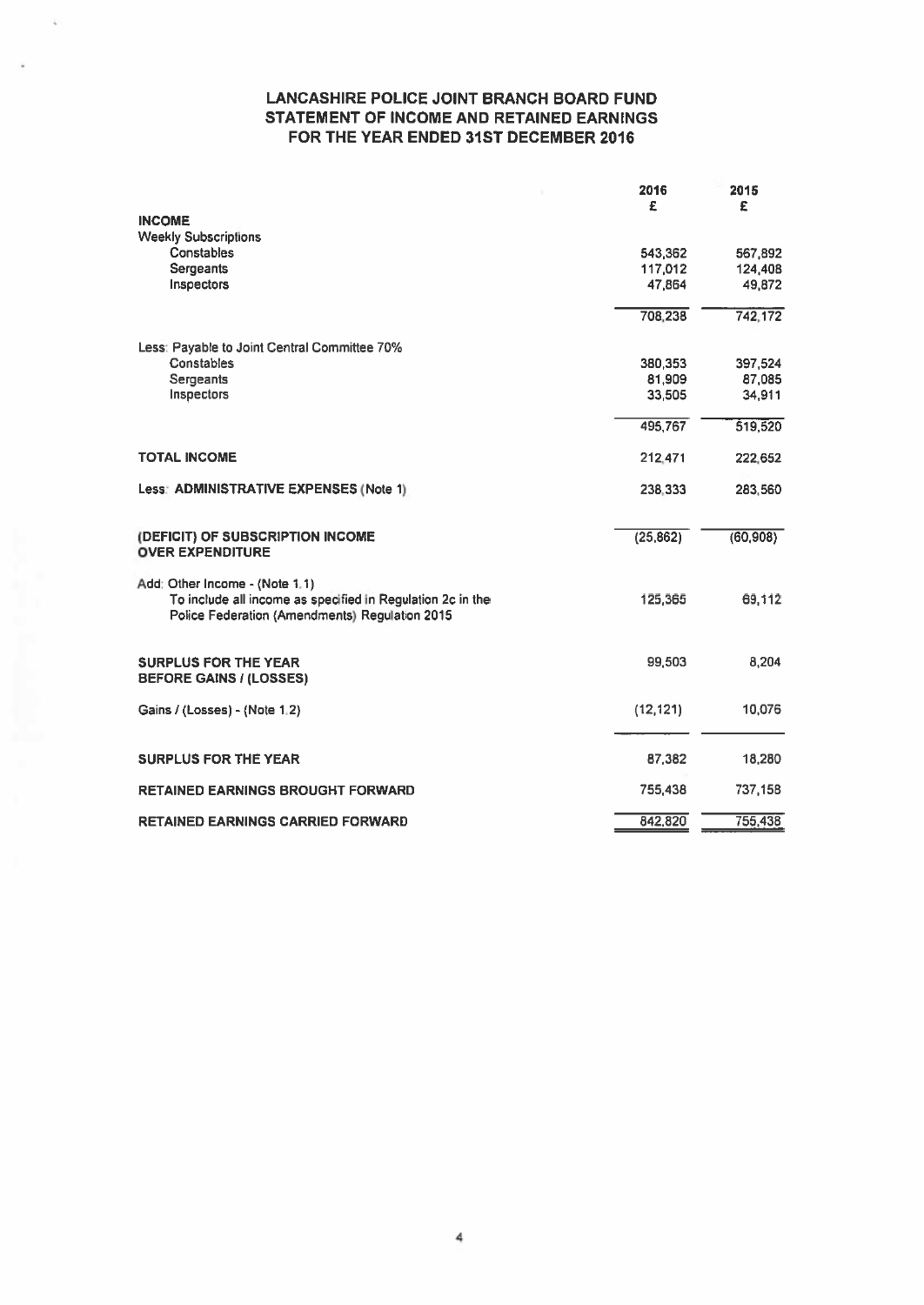# LANCASHIRE POLICE JOINT BRANCH BOARD FUND STATEMENT OF FINANCIAL POSITION AS AT 31ST DECEMBER 2016 Cost Net Book Net Book \_\_\_\_\_\_\_\_\_\_\_\_

| <b>LANCASHIRE POLICE JOINT BRANCH BOARD FUND</b>                                                                                                |              |                                                                                 |                                      |                                       |
|-------------------------------------------------------------------------------------------------------------------------------------------------|--------------|---------------------------------------------------------------------------------|--------------------------------------|---------------------------------------|
| STATEMENT OF FINANCIAL POSITION AS AT 31ST DECEMBER 2016                                                                                        |              |                                                                                 |                                      |                                       |
|                                                                                                                                                 | 2016<br>Cost | <b>Accumulated</b><br>Depreciation/<br><b>Revaluation/</b><br><b>Impairment</b> | 2016<br><b>Net Book</b><br>Value     | 2015<br><b>Net Book</b><br>Value      |
| <b>TANGIBLE FIXED ASSETS</b>                                                                                                                    | τ            | £                                                                               | Ŧ                                    | £                                     |
| <b>Furniture and Fittings</b><br><b>Computer Equipment</b>                                                                                      | 11,551       | 4,177                                                                           | 7,374                                | 5,705                                 |
| Others - (Specify)                                                                                                                              | 11,551       | 4,177                                                                           | 7,374                                | 5,705                                 |
| <b>INVESTMENTS</b>                                                                                                                              | 2016<br>Cost | 2015<br>Cost                                                                    | 2016<br><b>Market</b><br>Value       | 2015<br><b>Market</b><br><b>Value</b> |
| Investments                                                                                                                                     | £<br>974,694 | £<br>939,070                                                                    | £<br>954,736                         | £<br>895,234                          |
| Others - (Specify)                                                                                                                              | 974,694      | 939,070                                                                         | 954,736                              | 895,234                               |
| <b>CURRENT ASSETS</b><br><b>Subscriptions Due</b><br>Cash at Bank and in Hand<br>Others - (Specify)                                             |              |                                                                                 | 57,425<br>41,604<br>113,145<br>4,202 | 60.921<br>59,718<br>63,747<br>6,009   |
|                                                                                                                                                 |              |                                                                                 | 216,376                              | 190,395                               |
| <b>CURRENT LIABILITIES</b><br>Contributions due to Joint Central Committee (Note 4)<br><b>Corporation Tax</b><br><b>Sundry Accrued Expenses</b> |              |                                                                                 | 2,400<br>9,411<br>28,162<br>39,973   | 3,521<br>12,606<br>19,586<br>35,713   |
|                                                                                                                                                 |              |                                                                                 |                                      |                                       |
| <b>NET CURRENT ASSETS</b>                                                                                                                       |              |                                                                                 | 176,403                              | 154,682                               |
| <b>TOTAL ASSETS LESS CURRENT LIABILITIES</b>                                                                                                    |              |                                                                                 | 1,138,513                            | 1,055,621                             |
| <b>CREDITORS: Amounts Falling Due After More Than One Year</b>                                                                                  |              |                                                                                 |                                      |                                       |
| (Specify)                                                                                                                                       |              |                                                                                 |                                      |                                       |
| <b>NET ASSETS</b>                                                                                                                               |              |                                                                                 | 1,138,513                            | 1,055,621                             |
| <b>REPRESENTED BY</b><br><b>Retained Earnings</b><br>Other Reserves - (Specify)                                                                 |              |                                                                                 | 838,330                              | 755,438                               |
| Members Services Fund Accumulated Fund at 31 December 2014                                                                                      |              |                                                                                 | 300,183<br>1,138,513                 | 300,183<br>1,055,621                  |

We certify that we have fully complied with the Regulation 2 Police Federation (Amendment) Regulations 2015 and disclosed in the F45 all funds of which we are <sup>a</sup> beneficiary. We understand that failure to comply with this Regulation could be deemed <sup>a</sup> criminal and/or Police Disciplinary matter.

These financial statements have been prepared using the measurement principles and provisions of FRS 102.

| Signed                                        | <b>CHAIRMAN</b> |
|-----------------------------------------------|-----------------|
|                                               |                 |
| 251.10<br>Date financial statements approved: |                 |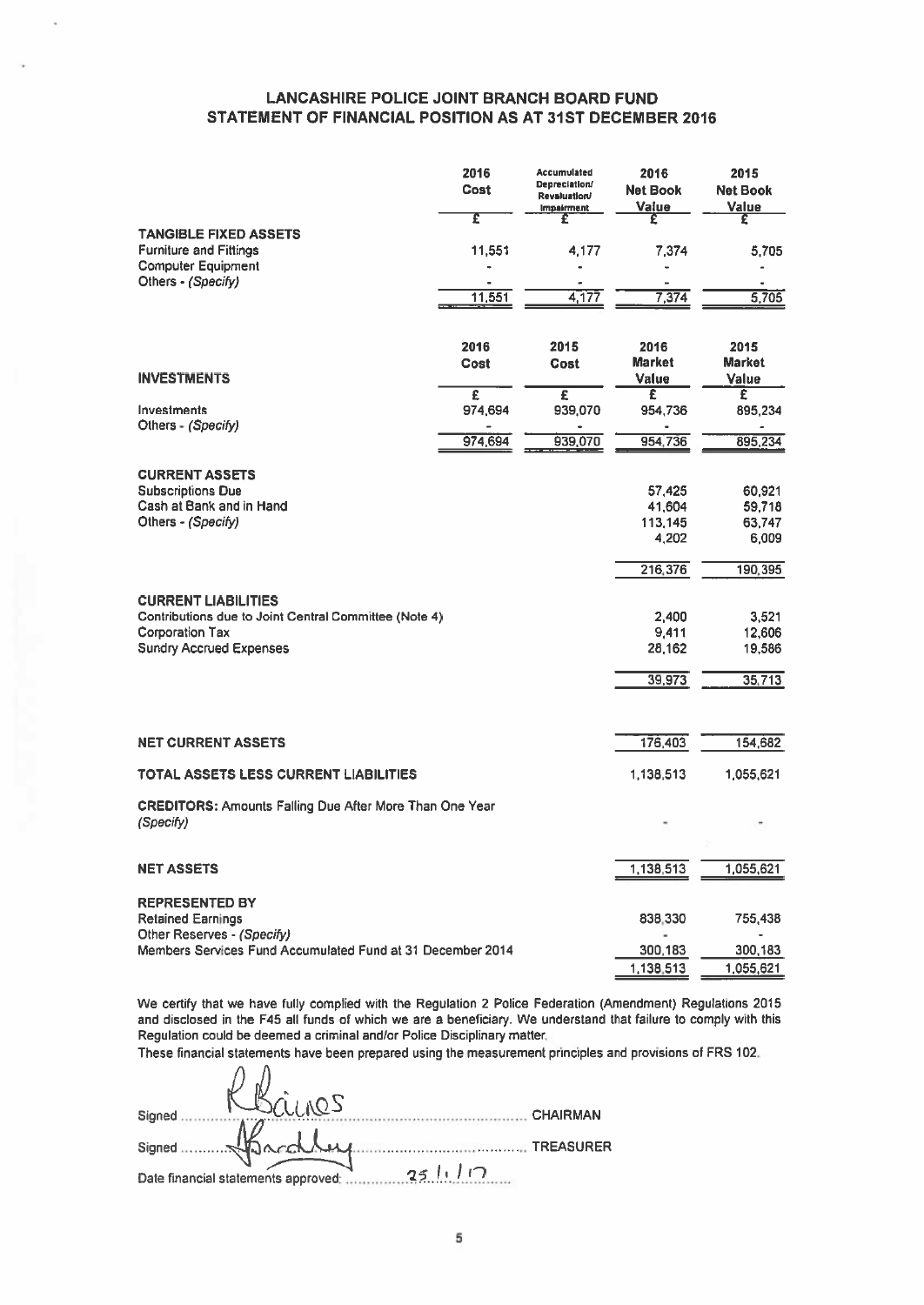|    |                                                      | 2016<br>£ | 2015<br>£ |
|----|------------------------------------------------------|-----------|-----------|
| 1. | <b>ADMINISTRATIVE EXPENSES</b>                       |           |           |
|    | Additional Responsibility Payments (Honoraria)       | 50        | 9,885     |
|    | <b>Annual Conference</b>                             | 11,888    | 13,327    |
|    | <b>Audit and Accountancy Charges</b>                 | 7.914     | 7,705     |
|    | <b>Bank Charges</b>                                  | 446       | 255       |
|    | <b>Clerical Assistance and Social Security Costs</b> | 62,602    | 59,142    |
|    | Communication                                        | 7.011     | 9,923     |
|    | <b>Computer Consumables</b>                          | 9,097     | 9,645     |
|    | <b>Corporation Tax</b>                               | 9,769     | 12,672    |
|    | Depreciation                                         | 1.301     | 1,007     |
|    | <b>Donations</b>                                     | 4,105     | 17,450    |
|    | Incidental Overnight Expenses                        | 988       | 716       |
|    | Insurance                                            | 1,512     | 1,530     |
|    | <b>Meeting Expenses</b>                              | 29,055    | 24,125    |
|    | <b>Official Publications</b>                         | $\bullet$ | 1,666     |
|    | Postage, Printing and Stationery                     | 1,111     | 1,258     |
|    | <b>Repairs and Maintenance</b>                       | 1,335     | 1,381     |
|    | <b>Subsistence (Meal Expenses)</b>                   | 5,640     | 7,673     |
|    | <b>Sundry Expenses</b>                               | 1,134     | 1,605     |
|    | Travel                                               | ٠         |           |
|    | Other Expenses - (Specify)                           | 87,865    | 102,595   |
|    |                                                      |           |           |

|     | TOTAL AS PER STATEMENT OF INCOME AND RETAINED EARNINGS | 242,823          | 283,560             |
|-----|--------------------------------------------------------|------------------|---------------------|
|     |                                                        | 2016<br>£        | 2015<br>£           |
| 1.1 | <b>OTHER INCOME</b>                                    |                  |                     |
|     | <b>Bank Interest (Gross)</b>                           | 97               | 146                 |
|     | Diminution on Investments<br><b>Dividends Received</b> | 23,878           | $-43,836$<br>46,140 |
|     | <b>Commissions and Mailshots</b>                       | 46,112<br>55,278 | 66,662              |
|     |                                                        |                  |                     |
|     | TOTAL AS PER STATEMENT OF INCOME AND RETAINED EARNINGS | 125,365          | 69,112              |
|     |                                                        | 2016<br>£        | 2015<br>£           |
| 1.2 | GAINS / (LOSSES)                                       |                  |                     |
|     | Gain / (Loss) on Investments                           | (12, 121)        | 10,076              |
|     | TOTAL AS PER STATEMENT OF INCOME AND RETAINED EARNINGS | (12, 121)        | 10,076              |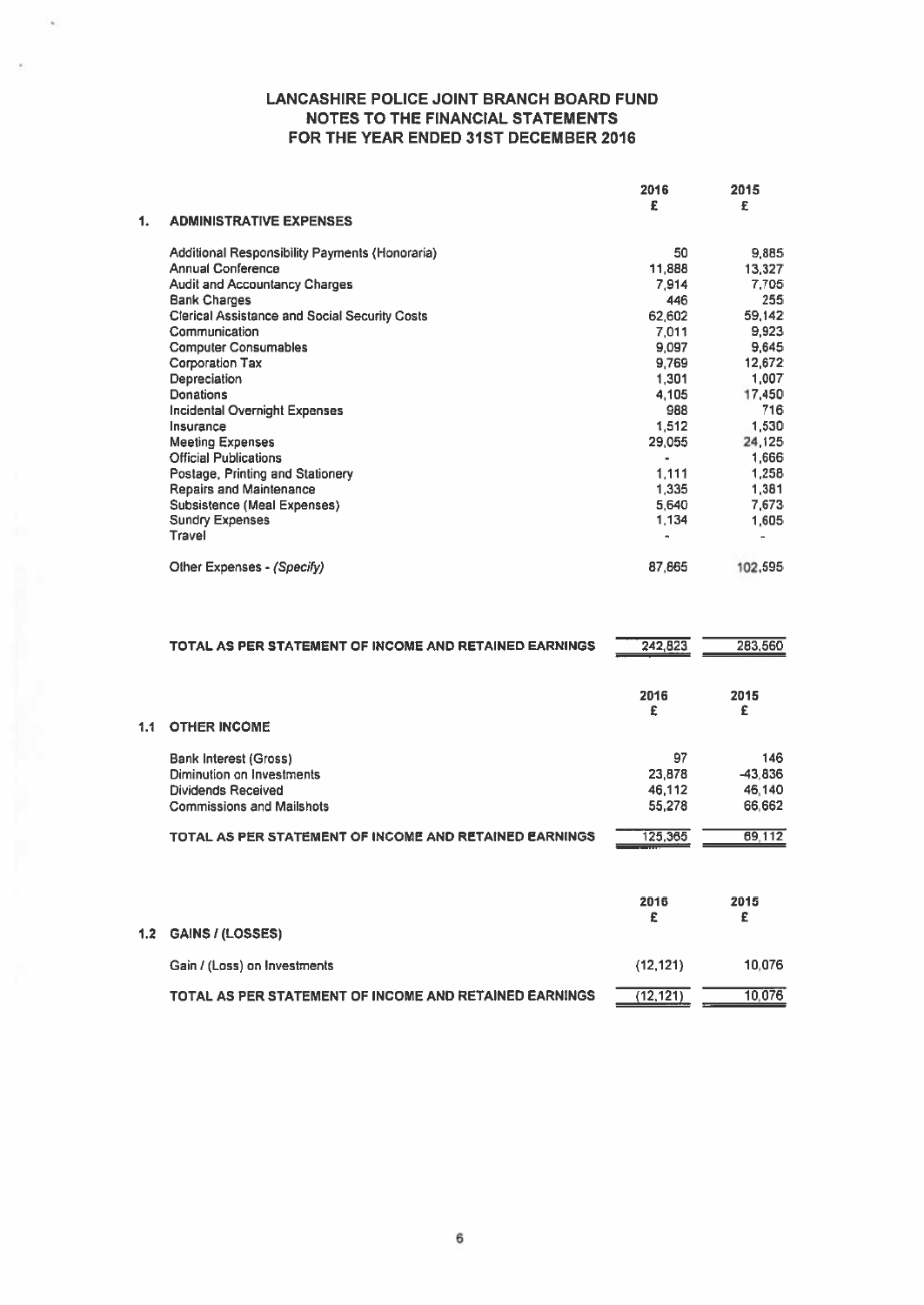|                                                              | 2016<br>£ | 2015<br>£      |
|--------------------------------------------------------------|-----------|----------------|
| <b>1.3 Donations</b>                                         |           |                |
| Police Family Fun Day                                        | 1,500     | 1,500          |
| <b>Lancaster Memorial Plaque</b>                             | 500       |                |
| <b>Police Roll of Honour Trust</b>                           | 300       | 1,300          |
| P C D Phillips Memorial Fund                                 |           | 3,500          |
| P C N Doyle Memorial Fund                                    |           | 3,000          |
| <b>Police Dependants Trust</b><br>Rosemere Cancer Foundation |           | 2,000          |
| Lancaster and Morecambe Police Fitness Equipment             |           | 2,000<br>1,200 |
| Pennine Sports and Social Club                               |           | 1,000          |
| <b>Others</b>                                                | 1,805     | 1,950          |
|                                                              | 4,105     | 17,450         |
|                                                              | 2016      | 2015           |
|                                                              | £         | £              |
| <b>1.4 Other Expenses</b>                                    |           |                |
| <b>Training courses</b>                                      | 7,893     | 3,620          |
| Hospitality                                                  | 5.954     | 3.209          |
| <b>Presentation and Retirement Gifts</b>                     | 2.015     | 146            |
| <b>Professional Fees</b>                                     | 28,413    | 52,648         |
| <b>Additional Responsibility Disbursement</b>                | 13,235    | 13,570         |
| Mileage Allowance                                            | 6.987     | 6.491          |
| Stockbrokers Management charges                              | 5,969     | 5,899          |
| <b>Subscription Collection charges</b>                       | 7.082     | 7.403          |
| <b>Welfare Travelling and Gifts</b>                          | 4,717     | 2,020          |
| Website                                                      | 5,600     | 4,800          |
| <b>Charity Events</b>                                        |           | 2,789          |
|                                                              | 87,865    | 102.595        |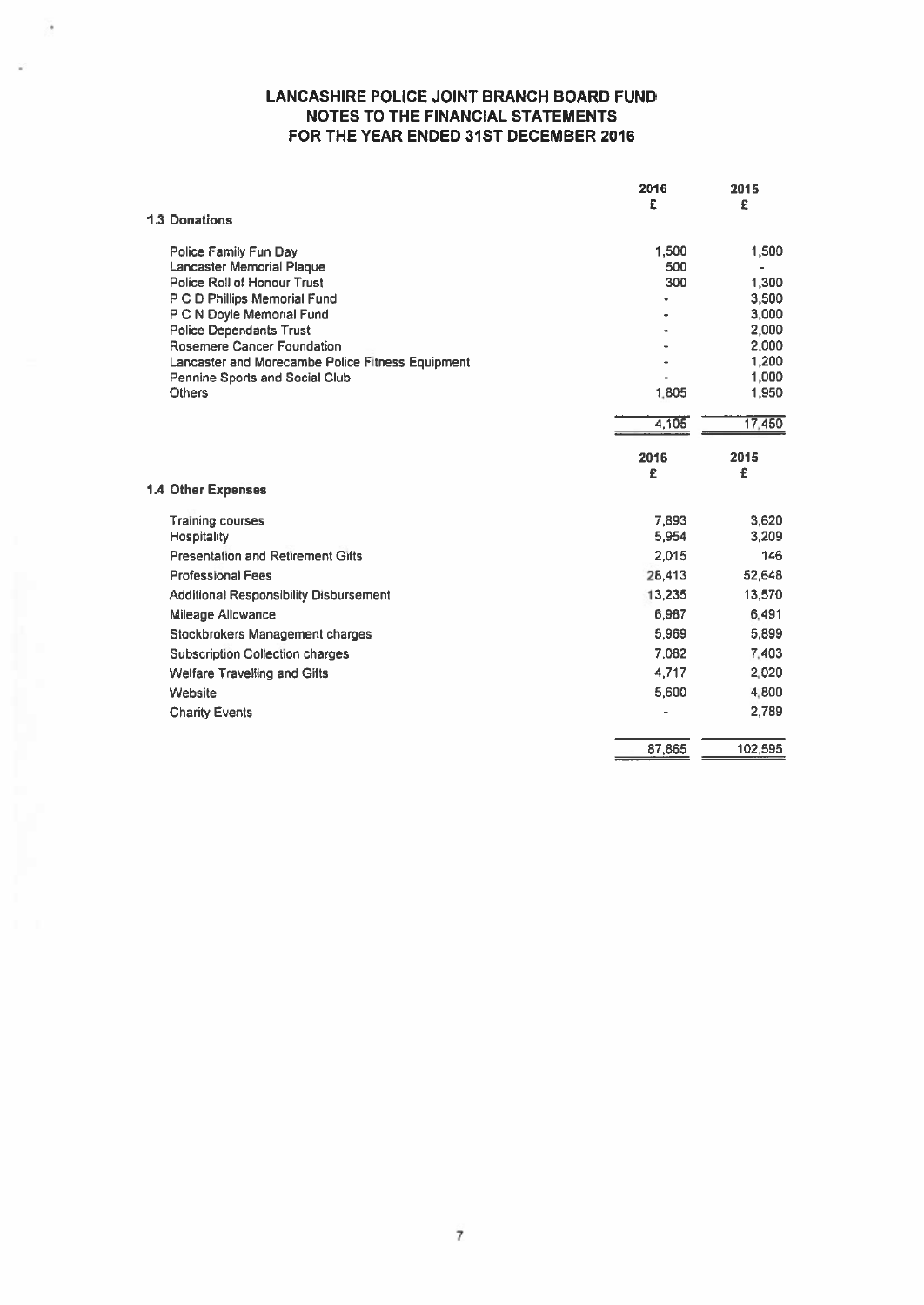# 2. ACCOUNTING POLICIES

#### A. Basis of Preparing the Financial Statements

The Financial Statements have been prepared under the requirements of the Police Federation Regulations and Fund Rules and adopting the measurement principles of Financial Reporting Standard 102 Section 1A, 'The Financial Reporting Standard applicable in the UK and Republic of Ireland" (FRS 102) applicable to small entities.

This is the first year in which the Financial Statements have been prepared in accordance with FRS 102 Section 1A - small entities. Refer to note 8 for an explanation of the transition.

The date of the transition is 1st January 2015. The transition to FRS 102 Section 1A has resulted in <sup>a</sup> small number of changes in the accounting policies to those used previously.

## B. Accounting Convention

The Financial Statements have been prepared under the historic cost convention.

#### C. Income

Income is primarily derived from subscriptions collected from the Funds members.

Other income sources includes investment income and income generated from providing member services.

#### D. Expenditure

Expenditure is shown inclusive of Value Added Tax.

#### E. Depreciation

Depreciation has been calculated at rates required to write off the relevant assets over their anticipated lives.

The applicable annual rates are: Furniture and Fittings — 15% reducing balance basis Computer Equipment **25%** straight line basis Other Assets **Exercise 25% reducing balance basis** — 25% reducing balance basis Property - (Specify)

# F. Taxation

Provision is made for Corporation Tax in respec<sup>t</sup> of the Fund's liability to taxation on investment income, capital gains and income derived from third party transactions.

#### S. Investments

Investments are shown in the Financial Statements at market value.

#### H. Deferred Taxation (if applicable)

Deferred taxation is provided on the liability method to take account of timing differences between the treatment of certain items for accounts purposes and their treatment for tax purposes.

I. Other Policies - (Specify)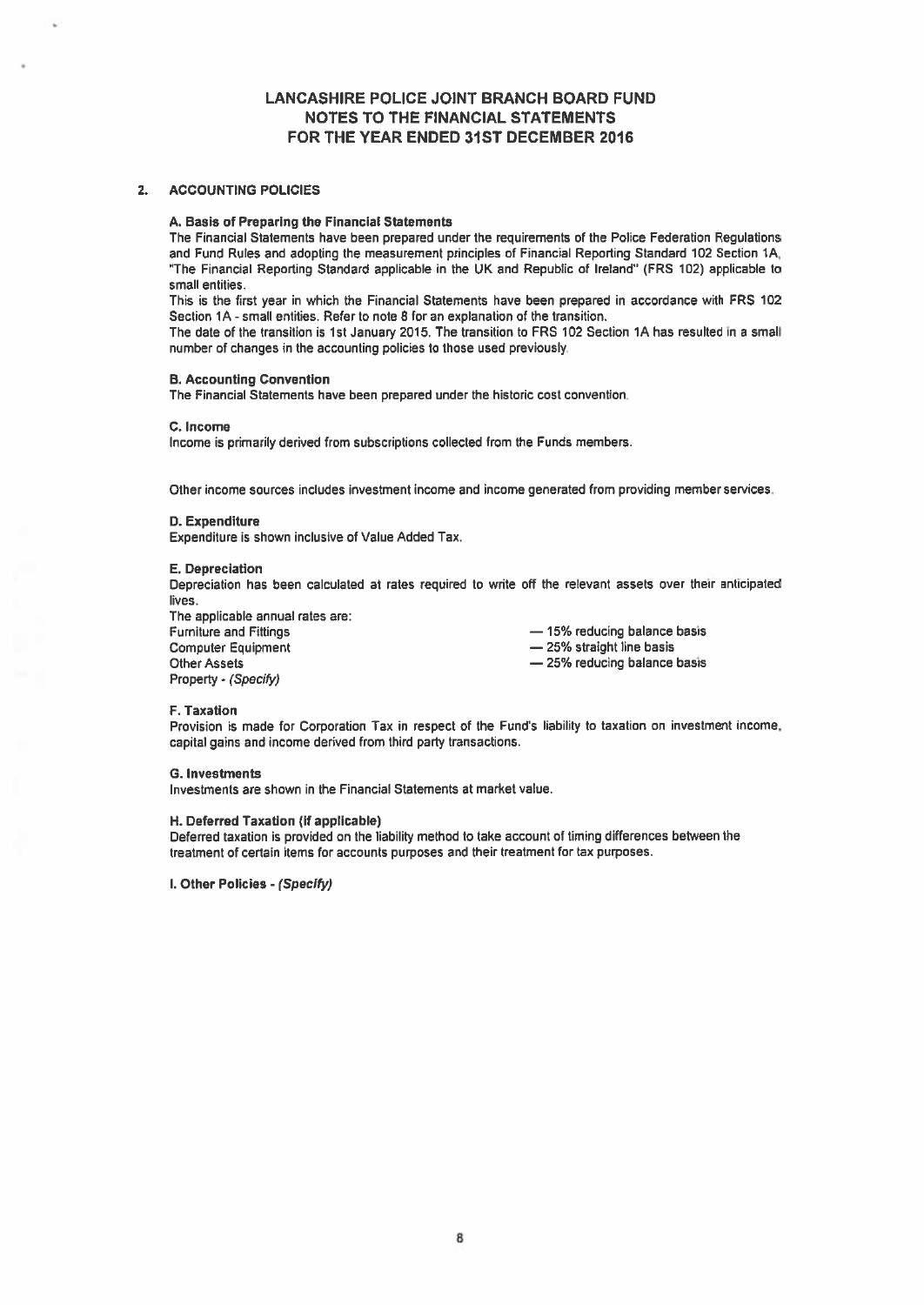# 3. STATEMENT OF MANAGEMENT COMMITTEE'S RESPONSIBILITIES

Regulation 18(2) of The Police Federation Regulations (as amended) requires the Committee, in relation to Federation funds held by it, to keep accounts showing all monies received or paid out and to cause the Financial Statements for each year to be audited by an independent auditor. In causing the Financial Statements to be prepared, the Committee is required to:

- Select suitable accounting policies and apply them consistently.
- Make judgements and estimates that are reasonable and prudent.
- Ensure that the Financial Statements are prepared on the going concern basis unless it is appropriate to presume otherwise.

The Committee is responsible for keeping adequate accounting records and also is responsible for safe guarding the assets of the Fund and hence for taking reasonable steps for the prevention and detection of fraud and other irregularities.

# 4. CONTRIBUTIONS DUE FROM / (TO) JOINT CENTRAL COMMITTEE

|            | 2016                     | 2015  |
|------------|--------------------------|-------|
|            | £                        | £     |
| Constables | $\overline{\phantom{a}}$ | 1,408 |
| Sergeants  | $\bullet$                | 753   |
| Inspectors | ٠                        | (117) |
| Joint      | 2,400                    | 1,477 |
|            | 2,400                    | 3,521 |

# 5. CONTRIBUTING AND NON CONTRIBUTING MEMBERS AT 31ST DECEMBER 2016

|                  | 2016<br><b>No. of Contributing</b><br><b>Members</b> | 2015  | 2016<br><b>No. of Non Contributing</b><br><b>Members</b> | 2015 | 2016<br>Others* | 2015 |
|------------------|------------------------------------------------------|-------|----------------------------------------------------------|------|-----------------|------|
| Cadets           |                                                      |       |                                                          |      |                 |      |
| Constables       | 2,204                                                | 2.277 | 11                                                       | 11   | 71              | 65   |
| Sergeants        | 440                                                  | 481   | 3                                                        |      | 8               | 6    |
| Inspectors/Chief | 44                                                   | 45    |                                                          |      |                 |      |
| Inspectors       | 139                                                  | 144   |                                                          |      |                 |      |
|                  | 2.827                                                | 2.947 | 15                                                       | 16   | 79              | 71   |
|                  |                                                      |       |                                                          |      |                 |      |

This column refers to those members who are non contributors by virtue of receiving no pay, being on unpaid maternity leave or serving officers on career breaks. (JBB Circular 53/96 refers)

# 6. INVESTMENTS (if applicable)

|                                    | 2016<br><b>Market</b><br>Value | 2015<br><b>Market</b><br>Value |
|------------------------------------|--------------------------------|--------------------------------|
|                                    |                                | £                              |
| <b>Equities</b>                    | 193,088                        | 224,108                        |
| <b>Fixed Interest Funds</b>        | 241,550                        | 344.084                        |
| Unit Trusts and Internal Companies | 381,635                        | 232,505                        |
| Others - (Specify)                 | $\bullet$                      |                                |
| <b>Foreign Securities</b>          | 138.463                        | 94.537                         |
|                                    | 954.736                        | 895,234                        |

# 7. INVESTMENT PROPERTIES (if applicable)

|                              | 2016          | 2015          |
|------------------------------|---------------|---------------|
|                              | <b>Market</b> | <b>Market</b> |
|                              | Value         | Value         |
|                              |               |               |
| <b>Investment Properties</b> | $\bullet$     | ×             |
|                              |               |               |
|                              | $\bullet$     |               |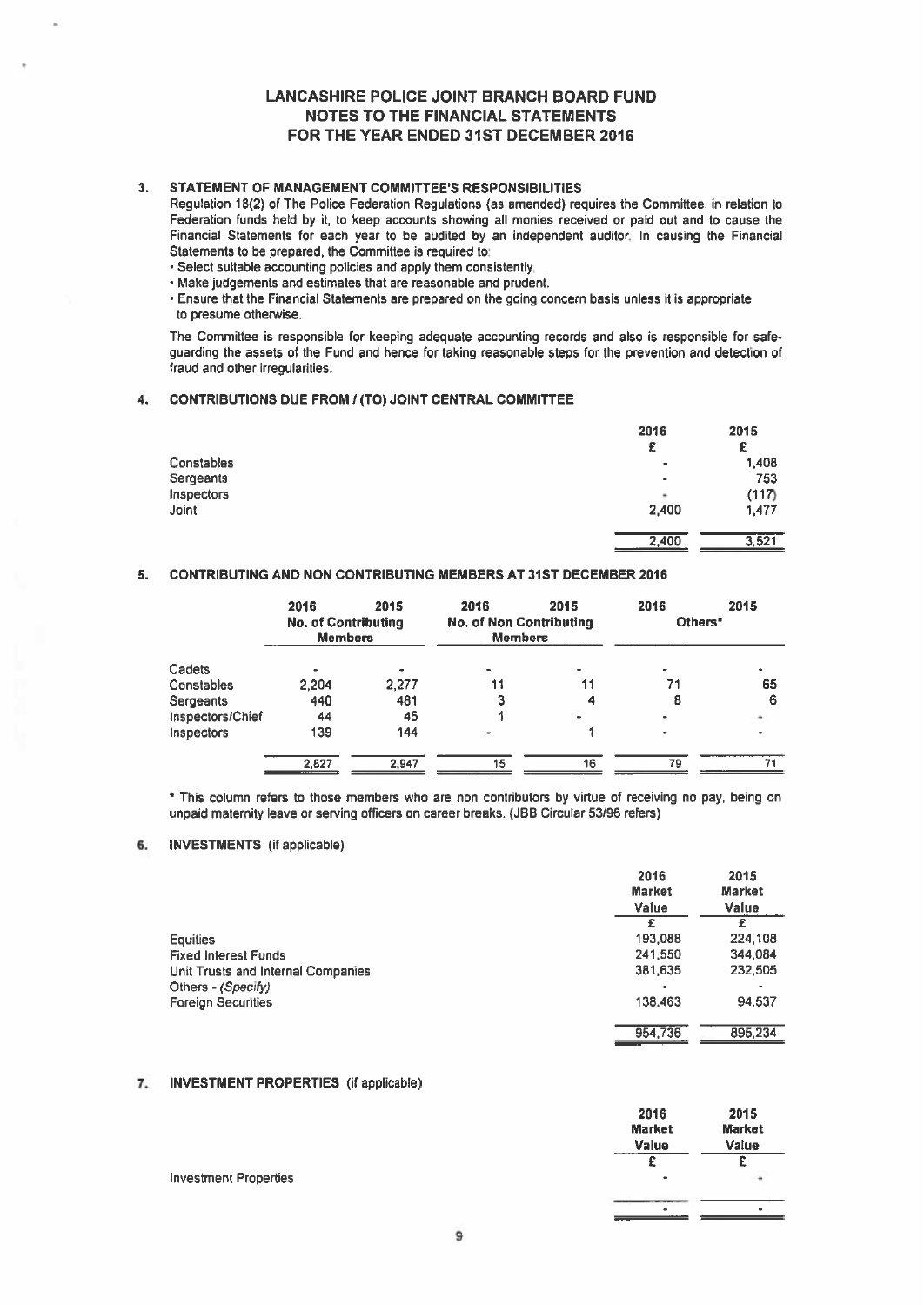# 8. TRANSITION TO FRS 102 SECTION IA - SMALL ENTITIES

This is the first year that the entity has presented Financial Statements complying with the measurement principles of FRS 102 Section 1A. The entity has restated the comparative prior year amounts (where applicable) in accordance with FRS 102 Section 1A requirements.

# CHANGES UNDER FRS 102 SECTION IA - SMALL ENTITIES

- 1. Investments and investment properties are now measured at market value rather than at historic cost.
- 2. Deferred tax on change in measurement of investments from historic cost to market value.

# Restated Statement of Financial Position

ù.

|                                                                                | <b>Explanation</b> |  |
|--------------------------------------------------------------------------------|--------------------|--|
| Original Retained Earnings at 31 December 2015                                 |                    |  |
| Restatement of Investments and Investment Properties                           |                    |  |
| Deferred Tax on Restatement of Investments and<br><b>Investment Properties</b> | 2                  |  |
| Restated Retained Earnings at 31 December 2015                                 |                    |  |

# Restated Statement of Income and Retained Earnings

|                                                                  | <b>Explanation</b> |           |
|------------------------------------------------------------------|--------------------|-----------|
| Original Surplus / (Deficit) for the Year Ended 31 December 2015 |                    |           |
| <b>Restatement of Investments and Investment Properties</b>      |                    | $\sim$    |
| Deferred Tax on Restatement of Investments and                   |                    |           |
| <b>Investment Properties</b>                                     |                    | $\bullet$ |
| Restated Surplus / (Deficit) for the Year Ended 31 December 2015 |                    |           |